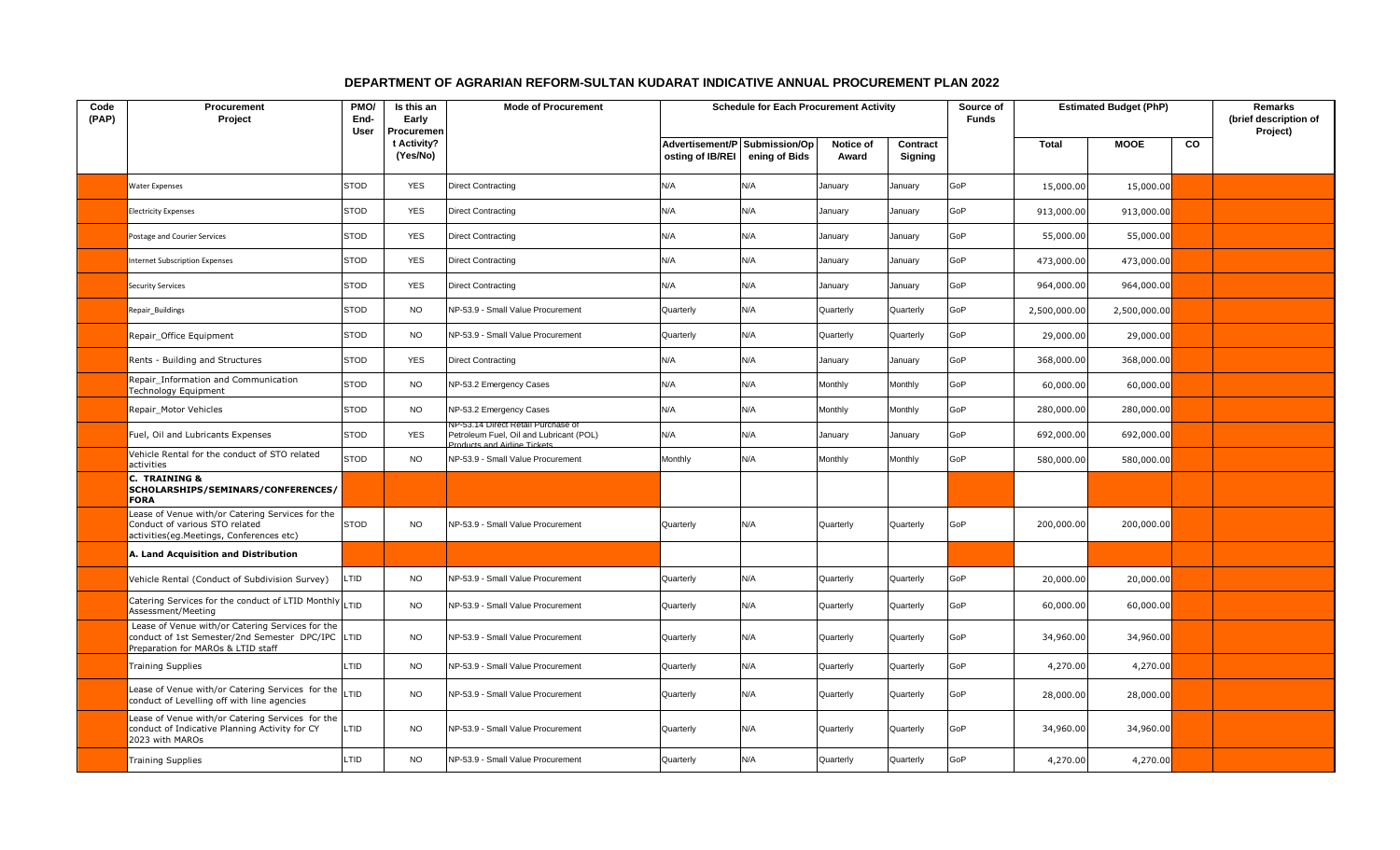| Lease of Venue with meals and snacks for the<br>conduct of Quarterly Assesment                                                                                                                         | <b>LTID</b>     | <b>NO</b>  | NP-53.9 - Small Value Procurement         | Quarterly | N/A | Quarterly      | Quarterly      | GoP | 139,840.00   | 139,840.00   |  |
|--------------------------------------------------------------------------------------------------------------------------------------------------------------------------------------------------------|-----------------|------------|-------------------------------------------|-----------|-----|----------------|----------------|-----|--------------|--------------|--|
| <b>Training Supplies</b>                                                                                                                                                                               | TID <sub></sub> | <b>NO</b>  | NP-53.9 - Small Value Procurement         | Quarterly | N/A | Quarterly      | Quarterly      | GoP | 17,080.00    | 17,080.00    |  |
| Calibration/Registration of Survey Instrument                                                                                                                                                          | LTID            | <b>YES</b> | <b>Direct Contracting</b>                 | N/A       | N/A | <b>JANUARY</b> | <b>JANUARY</b> | GoP | 120,000.00   | 120,000.00   |  |
| <b>B. Post-LAD</b>                                                                                                                                                                                     | LTID            |            |                                           |           |     |                |                |     |              |              |  |
| Lease of Venue with/or Catering Services for the<br>conduct of Review and Updating of Live<br>Documents                                                                                                | LTID            | <b>NO</b>  | NP-53.9 - Small Value Procurement         | Quarterly | N/A | Quarterly      | Quarterly      | GoP | 34,960.00    | 34,960.00    |  |
| Office Supplies                                                                                                                                                                                        | LTID            | <b>NO</b>  | NP-53.9 - Small Value Procurement         | Quarterly | N/A | Quarterly      | Quarterly      | GoP | 4,270.00     | 4,270.00     |  |
| Lease of Venue with/or Catering Services for the<br>conduct of Planning & Forward Estimates CY 2022-LTID<br>2024 with MARPOs                                                                           |                 | <b>NO</b>  | NP-53.9 - Small Value Procurement         | Quarterly | N/A | Quarterly      | Quarterly      | GoP | 34,960.00    | 34,960.00    |  |
| Office Supplies                                                                                                                                                                                        | LTID            | <b>NO</b>  | NP-53.9 - Small Value Procurement         | Quarterly | N/A | Quarterly      | Quarterly      | GoP | 4,270.00     | 4,270.00     |  |
| Lease of Venue with/or meals and snacks for the<br>conduct of Orientation on 2022 LTSP Directives<br>with MARPOs (meals, snacks & activity supplies)                                                   | LTID            | <b>NO</b>  | NP-53.9 - Small Value Procurement         | Quarterly | N/A | Quarterly      | Quarterly      | GoP | 34,960.00    | 34,960.00    |  |
| <b>Training Supplies</b>                                                                                                                                                                               | <b>LTID</b>     | <b>NO</b>  | NP-53.9 - Small Value Procurement         | Quarterly | N/A | Quarterly      | Quarterly      | GoP | 4,270.00     | 4,270.00     |  |
| Lease of Venue with/or meals and snacks for the<br>conduct of Year End Assesment Assesment                                                                                                             | LTID            | <b>NO</b>  | NP-53.9 - Small Value Procurement         | Quarterly | N/A | Quarterly      | Quarterly      | GoP | 34,960.00    | 34,960.00    |  |
| <b>Training Supplies</b>                                                                                                                                                                               | TID <sub></sub> | <b>NO</b>  | NP-53.9 - Small Value Procurement         | Quarterly | N/A | Quarterly      | Quarterly      | GoP | 4,270.00     | 4,270.00     |  |
| A. Supervision & Management                                                                                                                                                                            |                 |            |                                           |           |     |                |                |     |              |              |  |
| Lease of Veneu w/ Catering Services, Training<br>Supplies & Vehicle Rental for the Conduct of<br><b>ITEMA</b>                                                                                          | <b>PBDD</b>     | <b>NO</b>  | NP-53.9 - Small Value Procurement         | Quarterly | N/A | Quarterly      | Quarterly      | GoP | 180,000.00   | 180,000.00   |  |
| Training Supplies, Vehicle Rental & Lease of<br>Venue w/ Catering Services for the conduct of<br>Sustainability monitoring of Infra previously<br>completed and turned-over to LGUs for<br>maintenance | <b>PBDD</b>     | <b>NO</b>  | NP-53.10 Lease of Real Property and Venue | N/A       | N/A | Quarterly      | Quarterly      | GoP | 92,000.00    | 92,000.00    |  |
| Lease of Venue with/or Catering Services,<br>Training Supplies & Vehicle Rental for the<br>conduct of Supervision, Management, and<br>Monitoring and Evaluation                                        | <b>PBDD</b>     | <b>NO</b>  | NP-53.9 - Small Value Procurement         | Quarterly | N/A | Quarterly      | Quarterly      | GoP | 189,000.00   | 189,000.00   |  |
| <b>B. SIB</b>                                                                                                                                                                                          |                 |            |                                           |           |     |                |                |     |              |              |  |
| Lease of Veneu w/ Catering Services, Training<br>Supplies, Vehicle Rental & Resource Person for<br>the conduct of Strengthening of Existing ARBOs                                                      | PBDD            | <b>NO</b>  | NP-53.10 Lease of Real Property and Venue | N/A       | N/A | Quarterly      | Quarterly      | GoP | 2,387,000.00 | 2,387,000.00 |  |
| Lease of Venue with/or Catering Services &<br>Training Supplies for the conduct of Formation of PBDD<br>New ARBOs                                                                                      |                 | <b>NO</b>  | NP-53.9 - Small Value Procurement         | Quarterly | N/A | Quarterly      | Quarterly      | GoP | 556,000.00   | 556,000.00   |  |
| C. EDES                                                                                                                                                                                                |                 |            |                                           |           |     |                |                |     |              |              |  |
| Lease of Veneu w/ Catering Services, Training<br>Supplies, Vehicle Rental & Resource Person for<br>the conduct of Development of Products                                                              | <b>PBDD</b>     | <b>NO</b>  | NP-53.9 - Small Value Procurement         | Quarterly | N/A | Quarterly      | Quarterly      | GoP | 32,000.00    | 32,000.00    |  |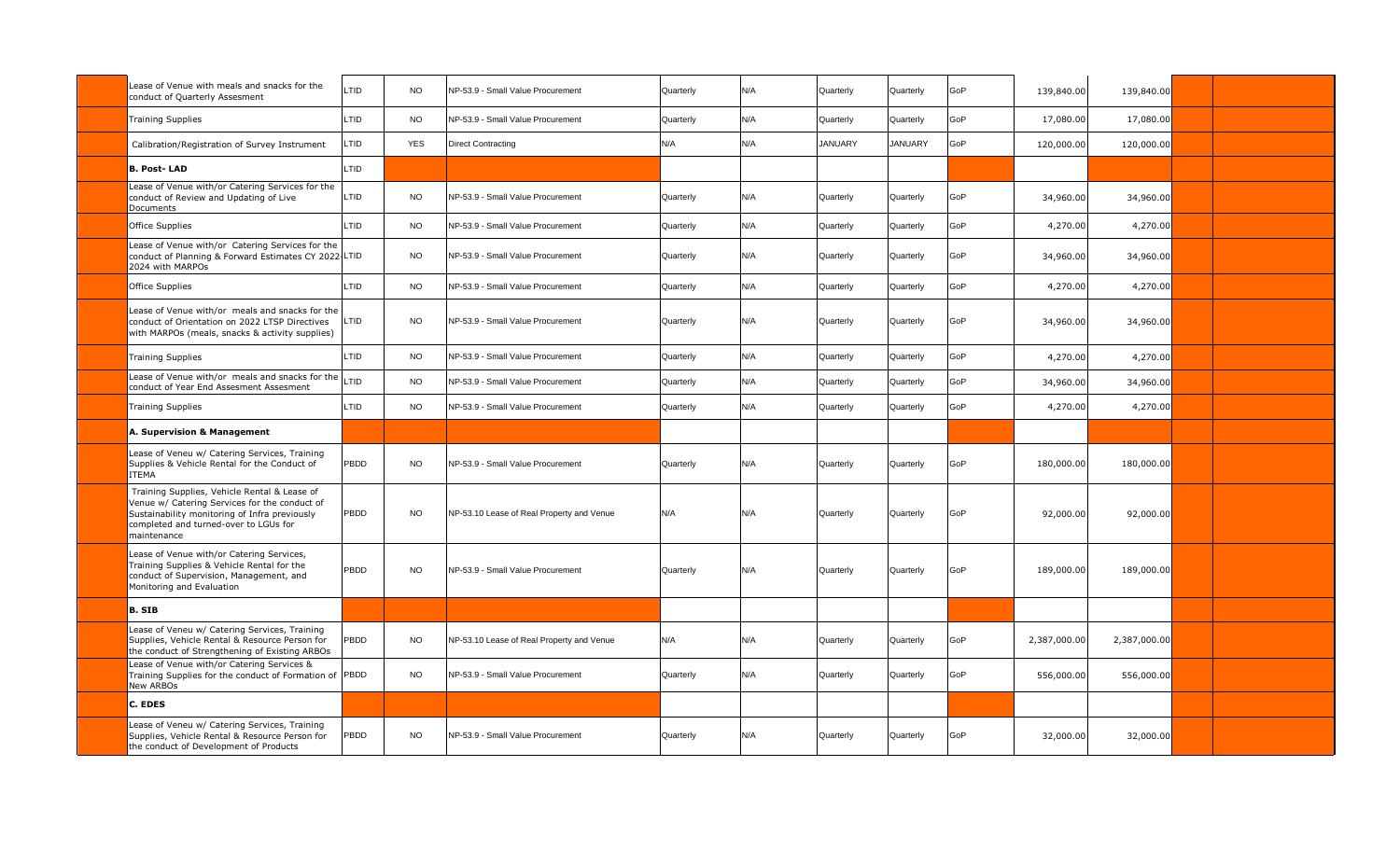| Lease of Veneu w/ Catering Services, Training<br>Supplies & Vehicle Rental for the conduct of<br>Village Level Farm-focused Enterprise<br>Development (VLFED) & Laboratory Tests,<br>Completion of Documentary Requirements for<br>Licensing | PBDD        | <b>NO</b> | NP-53.9 - Small Value Procurement | Quarterly | N/A | Quarterly | Quarterly | GoP | 259,000.00 | 259,000.00 |  |
|----------------------------------------------------------------------------------------------------------------------------------------------------------------------------------------------------------------------------------------------|-------------|-----------|-----------------------------------|-----------|-----|-----------|-----------|-----|------------|------------|--|
| ease of Venue w/ Catering Services, Training<br>Supplies & Vehicle Rental for the conduct of PBD<br>awyering                                                                                                                                 | PBDD        | <b>NO</b> | NP-53.9 - Small Value Procurement | Quarterly | N/A | Quarterly | Quarterly | GoP | 30,000.00  | 30,000.00  |  |
| Lease of Venue w/ Catering Services, Training<br>Supplies & Vehicle Rental for the conduct of<br>Linking Smallholder Farmers to Markets with<br>Microfinance (LINKSFARMM)                                                                    | PBDD        | <b>NO</b> | NP-53.9 - Small Value Procurement | Quarterly | N/A | Quarterly | Quarterly | GoP | 700,000.00 | 700,000.00 |  |
| Lease of Venue w/ Catering Services, Training<br>Supplies & Vehicle Rental for the conduct of Farm PBDD<br>Business School (FBS)                                                                                                             |             | <b>NO</b> | NP-53.9 - Small Value Procurement | Quarterly | N/A | Quarterly | Quarterly | GoP | 218,000.00 | 218,000.00 |  |
| Lease of Venue w/or Catering Services & Training<br>Supplies for the conduct of Marketing Assistance PBDD<br>to ARBOs                                                                                                                        |             | <b>NO</b> | NP-53.9 - Small Value Procurement | Quarterly | N/A | Quarterly | Quarterly | GoP | 16,000.00  | 16,000.00  |  |
| Lease of Venue w/ Catering Services, Training<br>Supplies & Vehicle Rental for the conduct of<br>Development of ARBOs to become MF Provider                                                                                                  | PBDD        | <b>NO</b> | NP-53.9 - Small Value Procurement | Quarterly | N/A | Quarterly | Quarterly | GoP | 70,000.00  | 70,000.00  |  |
| ease of Venue w/ Catering Services, Training<br>Supplies & Vehicle Rental for the conduct of<br>Bulding/strengthening the credit worthiness of<br>ARBs & ARBOs accessing credit/MF facilities (<br>APCP and Other Credit & MF Programs)      | PBDD        | <b>NO</b> | NP-53.9 - Small Value Procurement | Quarterly | N/A | Quarterly | Quarterly | GoP | 159,000.00 | 159,000.00 |  |
| D. Climate Resilient Farm Productivity<br><b>Support</b>                                                                                                                                                                                     |             |           |                                   |           |     |           |           |     |            |            |  |
| Lease of Venue w/ Catering Services, Training<br>Supplies & Vehicle Rental for the conduct of<br>Sustainable Livelihood Support for Disaster<br>Affected Areas                                                                               | <b>PBDD</b> | <b>NO</b> | NP-53.9 - Small Value Procurement | Quarterly | N/A | Quarterly | Quarterly | GoP | 276,000.00 | 276,000.00 |  |
| Farm Machineries/Equipment                                                                                                                                                                                                                   | PBDD        | <b>NO</b> | NP-53.9 - Small Value Procurement | Quarterly | N/A | Quarterly | Quarterly | GoP | 500,000.00 | 500,000.00 |  |
| Lease of Venue w/ Catering Services, Training<br>Supplies, Vehicle Rental & Resource Person for<br>the conduct of WASH-Focused Enterprise/<br>Livelihood (Community Potable Water, Sanitation<br>and Hygiene)                                | PBDD        | <b>NO</b> | NP-53.9 - Small Value Procurement | Quarterly | N/A | Quarterly | Quarterly | GoP | 25,000.00  | 25,000.00  |  |
| Facilities                                                                                                                                                                                                                                   | PBDD        | <b>NO</b> | NP-53.9 - Small Value Procurement | Quarterly | N/A | Quarterly | Quarterly | GoP | 80,000.00  | 80,000.00  |  |
| A. Travelling Expenses                                                                                                                                                                                                                       |             |           |                                   |           |     |           |           |     |            |            |  |
| Vehicle rental for the conduct of various ALI<br>activities in the Municipalities of the Sultan<br>Kudarat                                                                                                                                   | <b>ALS</b>  | <b>NO</b> | NP-53.9 - Small Value Procurement | Quarterly | N/A | Quarterly | Quarterly | GoP | 120,000.00 | 120,000.00 |  |
| Vehicle rental for the conduct of various ALA<br>activities in the Municipalities of the Sultan<br>Kudarat                                                                                                                                   | <b>ALS</b>  | <b>NO</b> | NP-53.9 - Small Value Procurement | Quarterly | N/A | Quarterly | Quarterly | GoP | 240,000.00 | 240,000.00 |  |
| B. Training & Scholarship/<br>SEMINARS/CONFERENCE/FORA                                                                                                                                                                                       |             |           |                                   |           |     |           |           |     |            |            |  |
| Updating of DAR Administrative Order No. 1,<br>Series 1989                                                                                                                                                                                   | <b>ALS</b>  | <b>NO</b> | NP-53.9 - Small Value Procurement | Quarterly | N/A | Quarterly | Quarterly | GoP | 35,000.00  | 35,000.00  |  |
| Lease of Venue with Catering Services for the<br>conduct of various ALA activities<br>(Meetings, Conferences and Forum)                                                                                                                      | <b>ALS</b>  | <b>NO</b> | NP-53.9 - Small Value Procurement | Quarterly | N/A | Quarterly | Quarterly | GoP | 30,000.00  | 30,000.00  |  |
|                                                                                                                                                                                                                                              |             |           |                                   |           |     |           |           |     |            |            |  |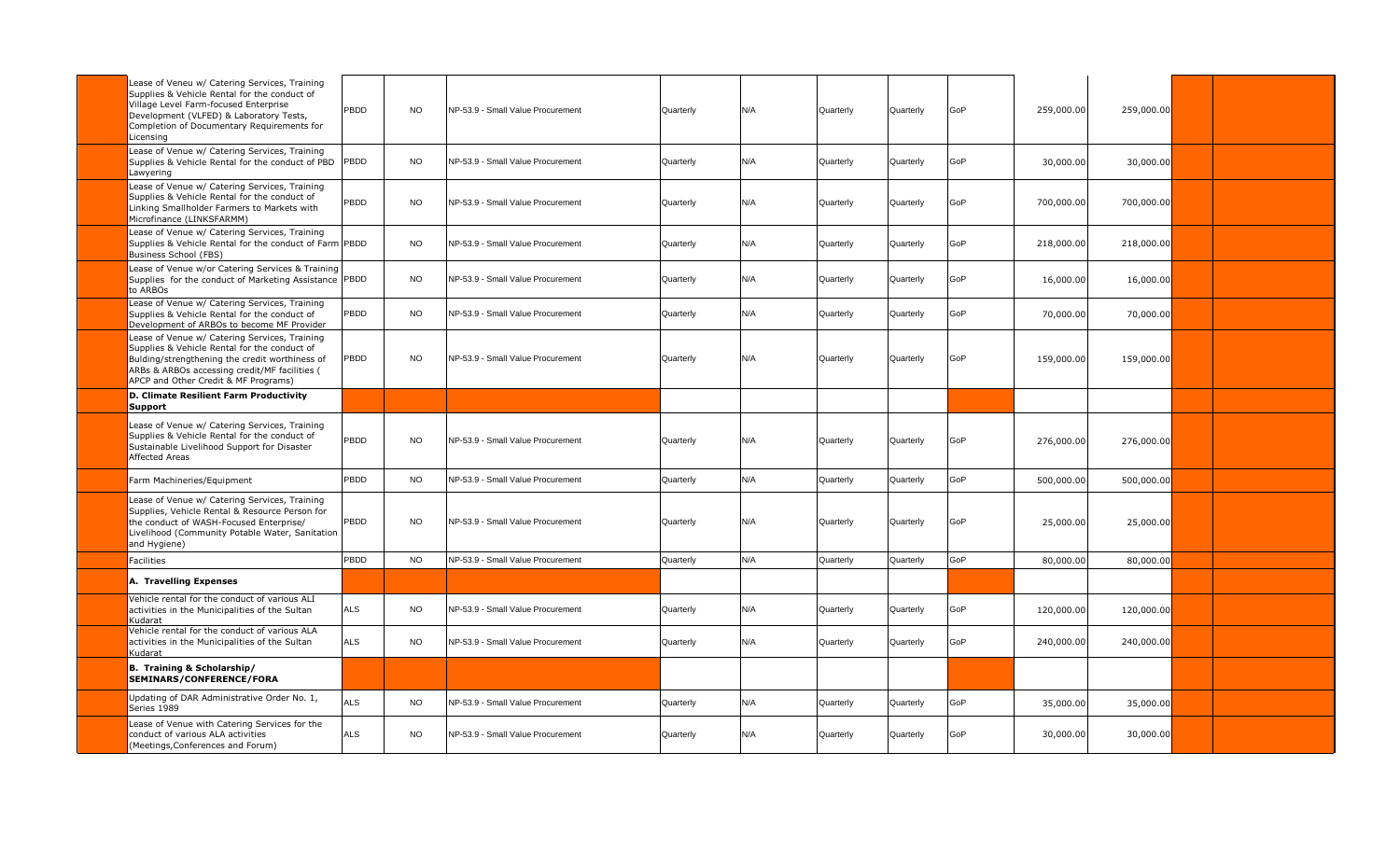| Updating of DAR Administrative Order No. 8,<br>Series 1995                                                                    | <b>ALS</b> | <b>NO</b> | NP-53.9 - Small Value Procurement | Quarterly | N/A | Quarterly | Quarterly | GoP | 35,000.00 | 35,000.00 |  |
|-------------------------------------------------------------------------------------------------------------------------------|------------|-----------|-----------------------------------|-----------|-----|-----------|-----------|-----|-----------|-----------|--|
| Updating of Agribusiness Venture Arrangements<br>(AVA)                                                                        | ALS        | <b>NO</b> | NP-53.9 - Small Value Procurement | Quarterly | N/A | Quarterly | Quarterly | GoP | 37,000.00 | 37,000.00 |  |
| Jpdating of DAR Administrative Order No. 1,<br>Series 2002 (Conversion)                                                       | ALS        | <b>NO</b> | NP-53.9 - Small Value Procurement | Quarterly | N/A | Quarterly | Quarterly | GoP | 30,000.00 | 30,000.00 |  |
| A. Travelling Expenses                                                                                                        |            |           |                                   |           |     |           |           |     |           |           |  |
| Vehicle Rental (Service of<br>Summons/Notices/Order/ Resolution/Decision)                                                     | OPA        | <b>NO</b> | NP-53.9 - Small Value Procurement | Quarterly | N/A | Quarterly | Quarterly | GoP | 40,000.00 | 40,000.00 |  |
| /ehicle Rental (Conduct DARAB Staff to the<br>enue-Regional Assessment)                                                       | OPA        | <b>NO</b> | NP-53.9 - Small Value Procurement | Quarterly | N/A | Quarterly | Quarterly | GoP | 64,000.00 | 64,000.00 |  |
| Vehicle Rental (During the conduct of fast<br>racking activities)                                                             | OPA        | <b>NO</b> | NP-53.9 - Small Value Procurement | Quarterly | N/A | Quarterly | Quarterly | GoP | 32,000.00 | 32,000.00 |  |
| Vehicle Rental (Service of<br>Summons/Notices/Order/ Resolution/Decision)                                                     | OPA        | <b>NO</b> | NP-53.9 - Small Value Procurement | Quarterly | N/A | Quarterly | Quarterly | GoP | 25,000.00 | 25,000.00 |  |
| Vehicle Rental (DARAB processes to Koronadal<br>City; Gensan City and All Municipalities of<br>Sultan Kudarat)                | <b>OPA</b> | <b>NO</b> | NP-53.9 - Small Value Procurement | Quarterly | N/A | Quarterly | Quarterly | GoP | 24,000.00 | 24,000.00 |  |
| <b>B. Training &amp; Scholarship</b>                                                                                          |            |           |                                   |           |     |           |           |     |           |           |  |
| Catering Services (Prep. Of documents for<br>Hearing; Conduct of Hearing & Post evaluation of OPA<br>documents after hearing) |            | <b>NO</b> | NP-53.9 - Small Value Procurement | Quarterly | N/A | Quarterly | Quarterly | GoP | 14,500.00 | 14,500.00 |  |
| ease of venue & Meals and Snacks (during the<br>conduct of DARAB Regional Assessment)                                         | <b>OPA</b> | <b>NO</b> | NP-53.9 - Small Value Procurement | Quarterly | N/A | Quarterly | Quarterly | GoP | 30,000.00 | 30,000.00 |  |
| Catering Services (During the conduct of fast-<br>tracking activities)                                                        | OPA        | <b>NO</b> | NP-53.9 - Small Value Procurement | Quarterly | N/A | Quarterly | Quarterly | GoP | 40,000.00 | 40,000.00 |  |
| Catering Services (During the conducct of ADR)                                                                                | OPA        | <b>NO</b> | NP-53.9 - Small Value Procurement | Quarterly | N/A | Quarterly | Quarterly | GoP | 12,000.00 | 12,000.00 |  |
| Catering Services (During the conduct of<br>various DARAB Staff meeting)                                                      | <b>OPA</b> | <b>NO</b> | NP-53.9 - Small Value Procurement | Quarterly | N/A | Quarterly | Quarterly | GoP | 14,500.00 | 14,500.00 |  |
| Catering Services (During the conduct of various $\bigcap_{OPA}$<br>neetings/ activities)                                     |            | <b>NO</b> | NP-53.9 - Small Value Procurement | Quarterly | N/A | Quarterly | Quarterly | GoP | 14,000.00 | 14,000.00 |  |
| Catering Services (During the conduct of<br>execution/implementation activities)                                              | <b>OPA</b> | <b>NO</b> | NP-53.9 - Small Value Procurement | Quarterly | N/A | Quarterly | Quarterly | GoP | 10,000.00 | 10,000.00 |  |
| Catering Services(During the conduct of<br>Administration of Oath)                                                            | <b>OPA</b> | <b>NO</b> | NP-53.9 - Small Value Procurement | Quarterly | N/A | Quarterly | Quarterly | GoP | 10,000.00 | 10,000.00 |  |
| ease of venue with Catering Services (during<br>he conduct of Lecture on 2021 DARAB Rules of<br>Procedure)                    | OPA        | <b>NO</b> | NP-53.9 - Small Value Procurement | Quarterly | N/A | Quarterly | Quarterly | GoP | 40,000.00 | 40,000.00 |  |
| C. Consulting services / Representation                                                                                       | OPA        |           |                                   |           |     |           |           |     |           |           |  |
| Room Accomodation (RARAD during the conduct<br>of hearing and post hearing activities)                                        | <b>OPA</b> | <b>NO</b> | NP-53.9 - Small Value Procurement | Quarterly | N/A | Quarterly | Quarterly | GoP | 45,000.00 | 45,000.00 |  |
| Postage Stamp for Postal Services of the Office                                                                               | OPA        | <b>NO</b> | NP-53.9 - Small Value Procurement | Quarterly | N/A | Quarterly | Quarterly | GoP | 10,000.00 | 10,000.00 |  |
|                                                                                                                               |            |           |                                   |           |     |           |           |     |           |           |  |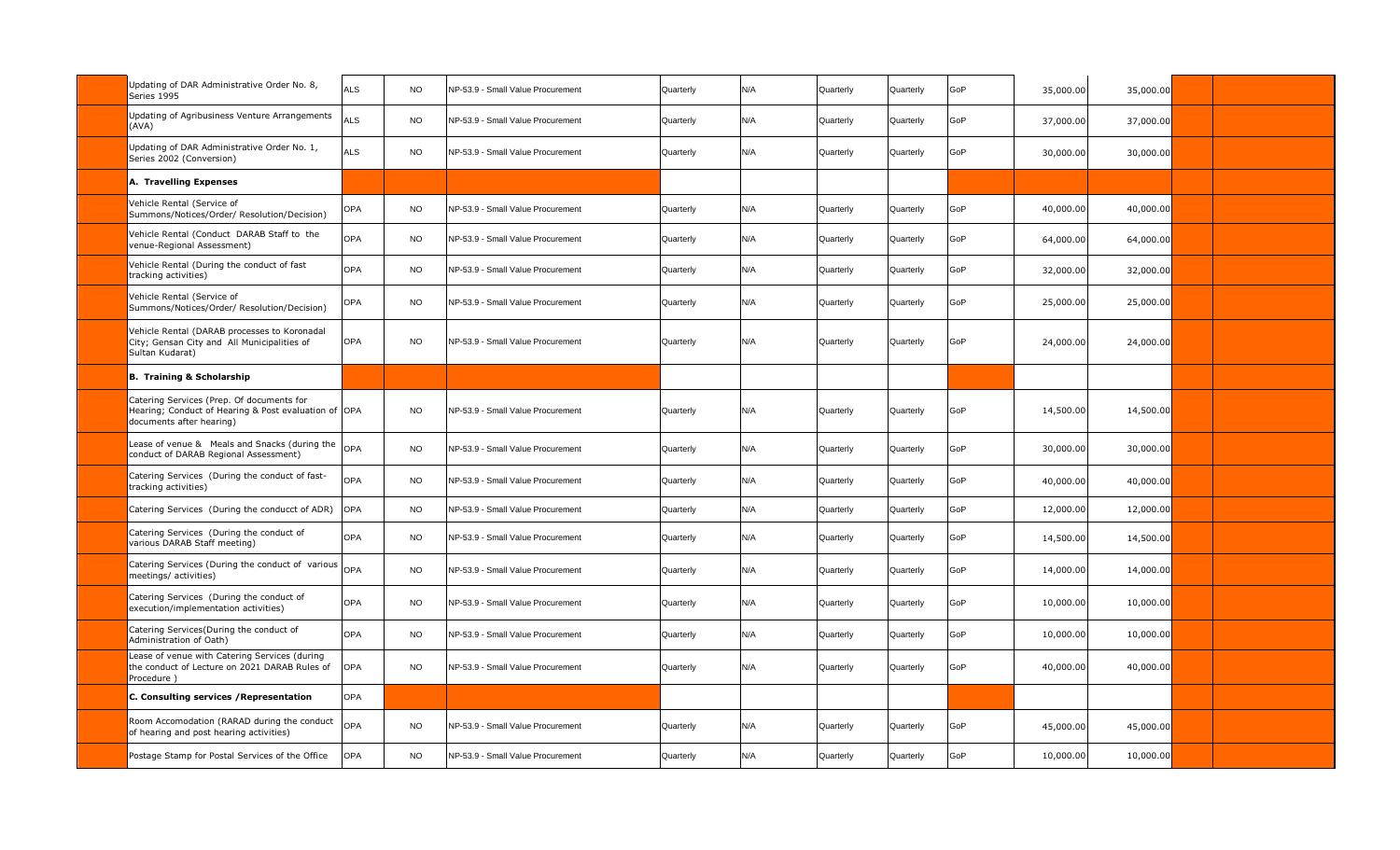| Room Accomodation (DARAB XII Regional<br>Assessment participants)                              | OPA | <b>NO</b> | NP-53.9 - Small Value Procurement | Quarterly | N/A | Quarterly | Quarterly | GoP | 40,000.00     | 40,000.00     |  |
|------------------------------------------------------------------------------------------------|-----|-----------|-----------------------------------|-----------|-----|-----------|-----------|-----|---------------|---------------|--|
| Room Accomodation (RARAD during the conduct $OPA$<br>of Supervision and Monitoring activities) |     | <b>NO</b> | NP-53.9 - Small Value Procurement | Quarterly | N/A | Quarterly | Quarterly | GoP | 60,000.00     | 60,000.00     |  |
| <b>TOTAL</b>                                                                                   |     |           |                                   |           |     |           |           |     | 14,570,300.00 | 14,570,300.00 |  |

Consolidated by: example of the Consolidated by: Recommending Approval: Approved: Approved: Approved: Approved:

امركسه

 $\mathfrak{c}$ 

**MARCHELYN P. GANIT MARCHELYN P. GANIT MITTY. EDWIN H. BARAQUIA ENGR. MARY JANE A. AGUILAR**<br>BAC Secretariat **Acting Budget Officer- Regular Funds BAC Chairperson BAC Chairperson CIC-PARPO II** Acting Budget Officer- Regular Funds

Ruilor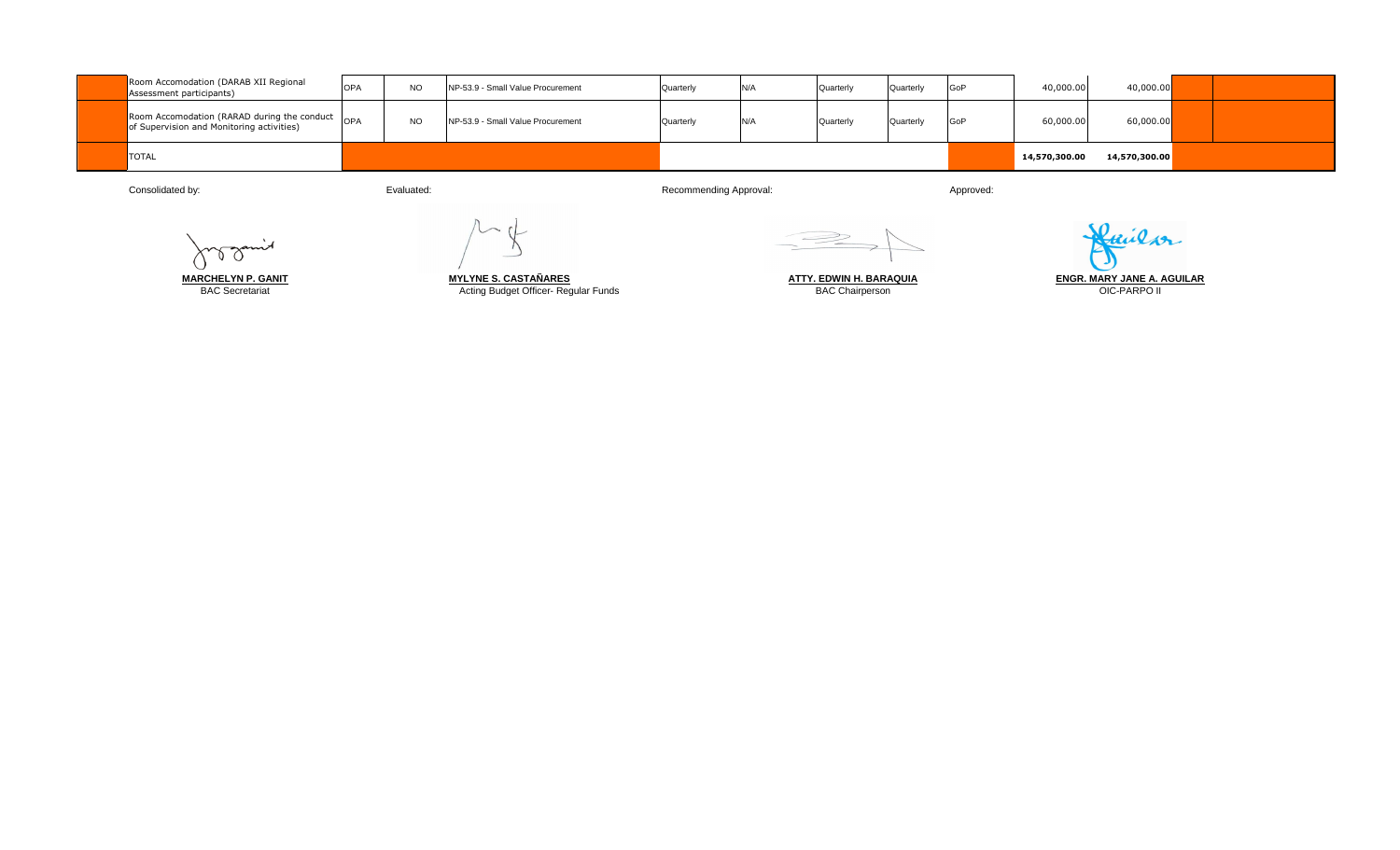$\begin{matrix} \hline \end{matrix}$